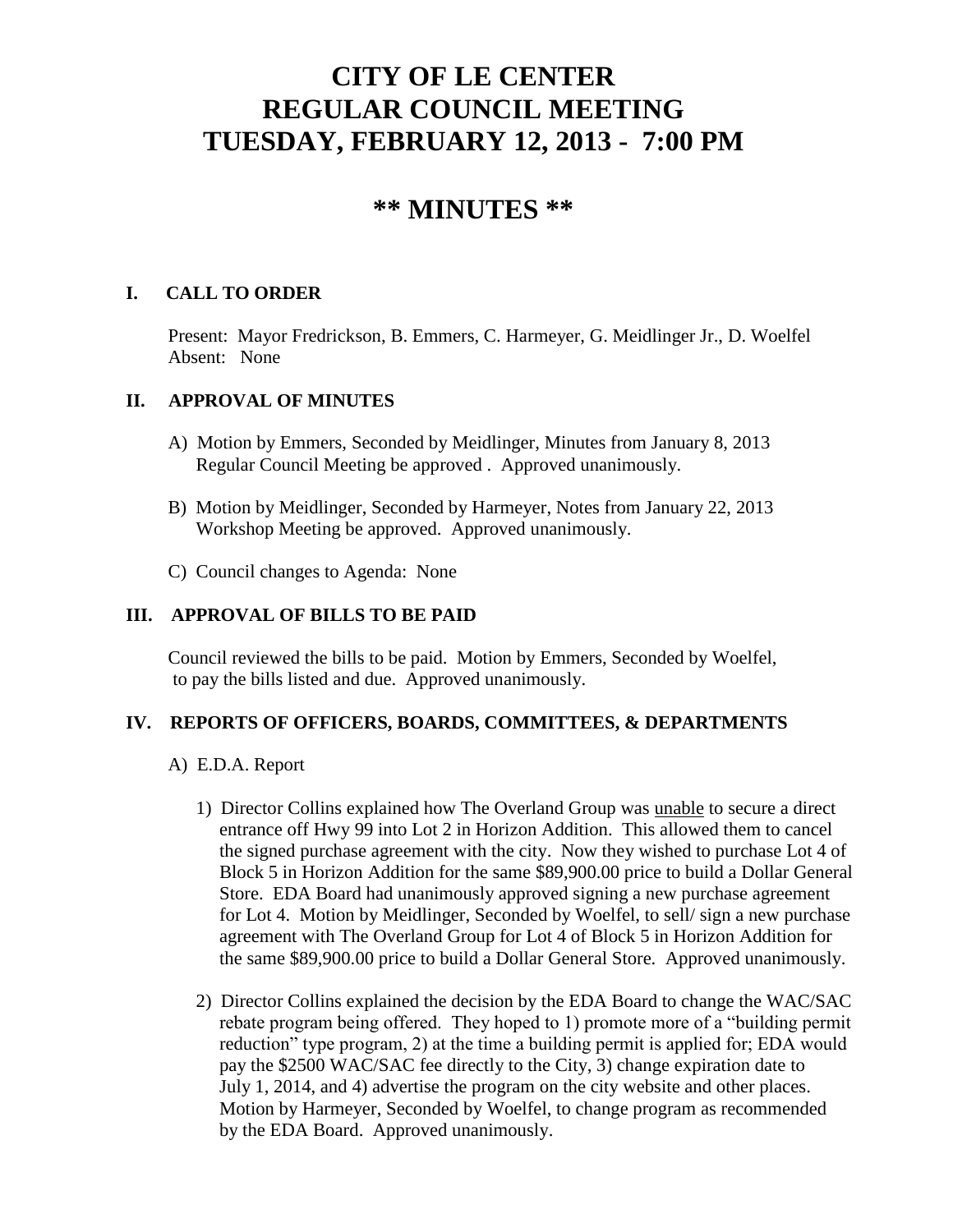B) P & Z Report

 Building Official Block reported: P & Z will call a meeting to approve the façade of the Dollar General Store as required by the zoning ordinance. Councilman Woelfel questioned why the city had a "Rental Inspection Program"? Staff stated a past council had approved the program 8-10 years earlier and thus it must be enforced. Discussed metal roofs on homes: where allowed, types allowed, etc.

C) Municipal Liquor Store

Manager Mike Nelson gave the January report: Sales were \$62,562: down \$21,800 from December, and up \$3,700 from Jan. '12. Nelson also reported: TRS System delayed; will go to a training session to determine which system best for us.

D) Police Department

Police Chief Pfarr reported on the police activities for month of January: 117 calls/ 2,206 miles patrolled. Pfarr also reported: many gun permits "to acquire" being applied for.

- 1) Motion by Emmers, Seconded by Woelfel, to adopt Resolution No. 2013A, thereby approving the "Joint Powers Agreement" between City & State. Approved unanimous.
- E) Water, Sewer, Streets, Parks

Public Works Supt. Curt Roemhildt gave the monthly reports:

- Water- third water-main break fixed today/ Well #1 waiting for warm weather and a part to put back together again.
- Streets- rain and sleet problems; opened up all the storm sewers to let water run.
- $\cdot$  Parks- skating rink to host a "Boot Hockey Tourney" on Feb. 16<sup>th</sup>.
- F) Bolton & Menk Engineering (Joel Hawbaker, Engineer)
	- 1) 2010 Minnesota Street & Waterville Ave. Project- Hawbaker reported 95% of the sanitary sewer repairs were completed; waiting for the televised tapes.
- 2) Note: court dates for assessment hearing changed again to April 29, 30, May  $1<sup>st</sup>$ .

#### **V. PUBLIC FORUM**

There were no comments, questions, or statements from the general public.

### **VI. OLD BUSINESS**

A) Motion by Fredrickson, Seconded by Meidlinger, to set a Public Hearing for Guardian Inn Motel request for a Conditional Use Permit in front of the city council on March 12, 2013 @ 6:00 pm. Approved unanimously.